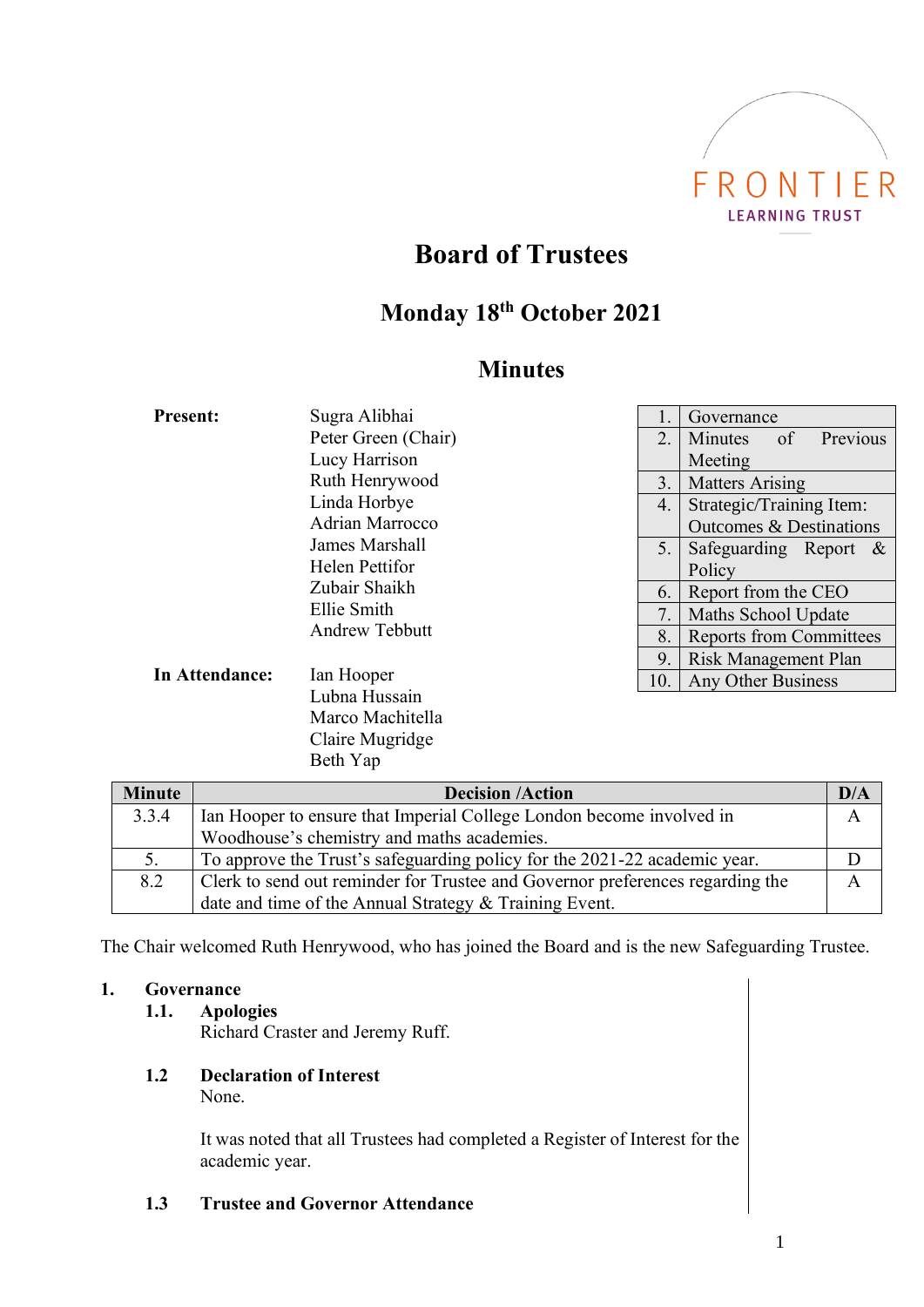The Board went on to consider the value-added measure, as calculated by ALPs, and was reminded that these scores were compared to the December

The Board considered attendance data for the academic year. The Clerk explained that the Trust's attendance for the year was 88% and in line with the sector average (87%). The Clerk reminded the Board that this information is included in the financial statements and published on the Trust's website.

# **2. Minutes of the Previous Meeting.**

The minutes of the meeting of  $28<sup>th</sup>$  June 2021 were reviewed and approved as a true and accurate record of the events that took place. It was agreed that part of item 6 would be removed prior to these being uploaded to the Trust's website.

# **3. Matters Arising from the Previous Minutes**

- 3.4 Ian Hooper to ensure that Imperial College London become involved in Woodhouse's chemistry and maths academies.
- 4. A working party, has been formed to develop a 5-year strategic plan for the Trust.
- 8.1 Plans are underway regarding the Board Meeting of 6th December 2021, which will take place at Imperial College London. Imperial Trustees will present a strategic item regarding their roles at Imperial and how they interact with Frontier Learning Trust.
- 8.1 Further information regarding data centre costings was circulated, as requested, and this project had been approved by the Board electronically.

# **4. Strategic/Training Item: Outcomes and Destinations**

Ian Hooper presented the Board with the latest outcome data, reminding Trustees that Teacher Assessed Grades (TAGs) formed the third assessment process that the College had undertaken in the last three years, making it difficult to compare previous data in a meaningful way. The Board noted that the DfE has devised a method for parents to compare schools, but this is based purely on the number of students that have taken qualifications.

Therefore, rather than compare with previous data, the Board considered how Woodhouse compares to the national average in terms of high grades and noted that this gap had narrowed this year.

The Board then considered attainment by subject, as well as by key groups within the College, noting that, this year, female students had made more progress than male students, which had not been the case in previous years. The Board agreed that this could be due to the change in assessment method.

is the largest at Woodhouse and these students made less progress than those in the lower, middle and top quartiles. **In response to a question from Trustees**, Ian explained that the bottom income quartile is calculated using the IDACI measure of deprivation, which is largely based on postcode.

Whilst discussing key groups, the Board also noted the bottom income quartile

Action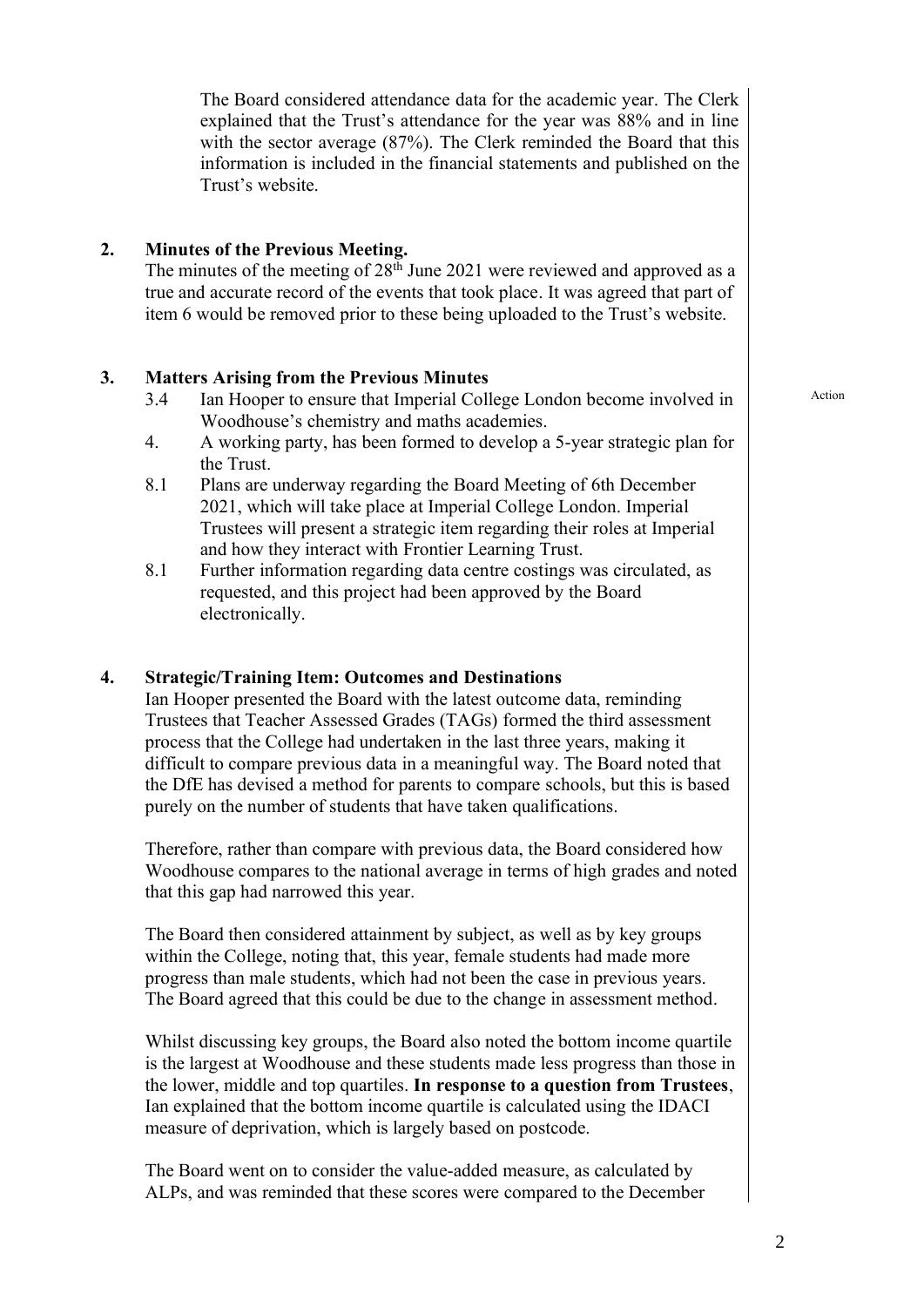2020 data, to show progress that was made in-year. The Board was pleased to note the progress of disadvantaged students which was much higher than the national figures.

**In response to a question from trustees**, Ian explained that, often, students with lower GCSE profiles make better progress at A Level, and the College needs to do more to help higher-achieving students achieving A\*s, as it is difficult to show these students' progress in a meaningful way statistically. The Board noted that this will be especially difficult this year as no student in the College has taken external exams.

The Board was informed that there will be a two-week assessment window in February, which is a shift from previous years, as the College is looking to better prepare students for exams as much as possible.

After discussing the latest assessment data in some detail, **Trustees asked** SLT what the expectations should be for this year's results. Ian explained that there are a number of external variables, such as students not having taken external exams, but this is the case nationally, and the College is working hard to ensure that students catch up on any lost learning. The Board was reminded that the ALPs figures considered at this meeting were not an indicator for next year, but the College is aiming to narrow gaps between departments and key groups.

Sugra Alibhai then drew attention to the destinations report, reminding the Board that this is an evolving picture, as the College is still liaising with some students to clarify their destinations data, including those who are taking gap years.

The Board discuss the gaps in key groups, noting that these are much smaller than the national picture, with 2% of disadvantaged students progressing to Oxbridge compared to 4% of non-disadvantaged students. The Board was reminded that UCAS states that these students are three times less likely to progress to higher tariff universities. However, it was noted that this is not the case at Woodhouse with 56% of disadvantaged students progressing to Russell Group universities compared to 62% of disadvantaged students nationally.

**In response to a question from Trustees,** Sugra confirmed that the College has no concerns regarding ethnicity inequalities in terms of destinations. The biggest area of focus is reducing the number of students who are entering clearing (64 this year) and more work is needed in supporting students to finalise their firm choice and their insurance choice universities.

The Board noted that the College has contacted every student in clearing, including students who are taking a gap year and retaking their exams; those who are taking a gap year and not retaking; and some who are awaiting the result of an appeal. The College is supporting students in clearing to ensure that they do not rush and make a poor choice.

The Board discussed whether it should continue to use progression to Russell Group universities as an internal measure but noted that many parents are interested in this, and it should continue to be used as a marketing tool. The Board was pleased to note that Woodhouse was rated  $8<sup>th</sup>$  in the country in terms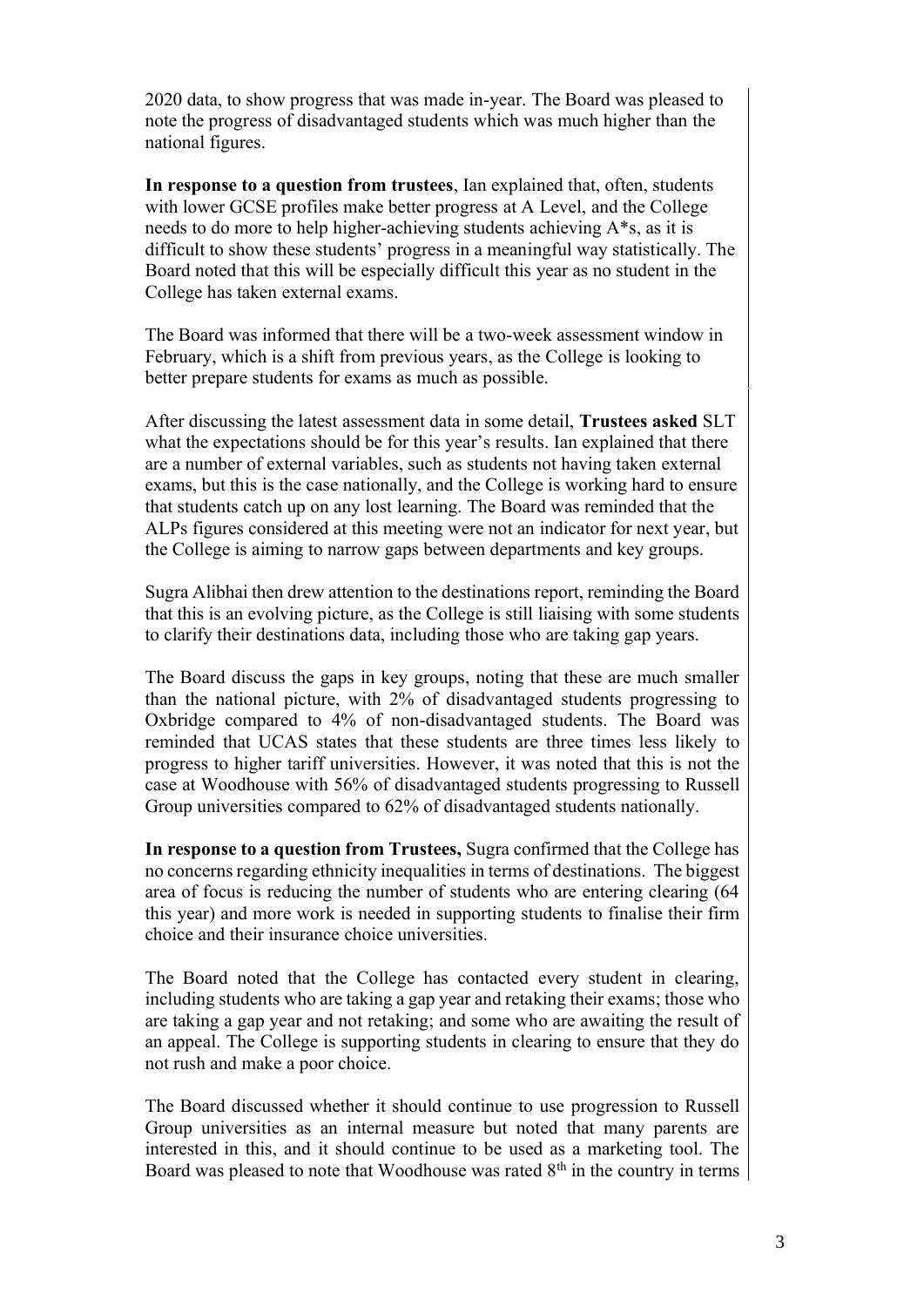of getting students into Russell Group universities (according to research by The Daily Telegraph).

**In response to a question from Trustees,** Sugra confirmed that most students progress to universities, and that only one or two undertake higher level apprenticeships each year. Many students are interested in these but there are very few available.

The Board thanked Sugra and Ian for the hard work around the TAGs process.

# **5. Safeguarding Report and Policy**

Lubna Hussain presented the proposed Safeguarding Policy for the academic year, informing the Board that there have been very few changes made, but this latest version takes into account the updated Keeping Children Safe in Education guidance.

**In response to a question from Trustees,** Lubna confirmed that the College does not consult students in the drafting of the Safeguarding Policy but does take into account their feedback regarding the College's safeguarding provision in general.

The Board approved the Trust's Safeguarding Policy for the 2021-22 academic year.

Decision

The Board then considered the annual Safeguarding Report from 2020-21, noting the increase in mental health issues as a result of the pandemic and subsequent lockdowns. **In response to a question from Trustees**, Lubna confirmed that the College ensures that students are aware of the external support and agencies that are available even when the College is closed.

The Board reviewed the summary of cases that have been dealt with this year, along with comparison data for the previous 3 years, and was reminded that this will provide a picture of the areas that need particular focus after the pandemic.

**In response to a question from Trustees,** Lubna confirmed that MyConcern continues to work well, as all concerns or issues are recorded on this system, allowing the team to run a number of reports to identify trends and patterns.

**Trustees questioned** how the College monitors students who have been referred to an external service. Lubna confirmed that the College will continue to work with these students, their parents and providers such as CAMHS or their GP, in order to provide a wrap-around service to ensure full support.

### **6. CEO Report**

Sugra Alibhai presented the CEO report, explaining that this contains significantly more data than previous reports and this will be updated every half term to provide Trustees with a narrative throughout the year.

The Board noted that the College is currently preparing its Self-Assessment Report which will be considered by the Woodhouse Local Governing Body in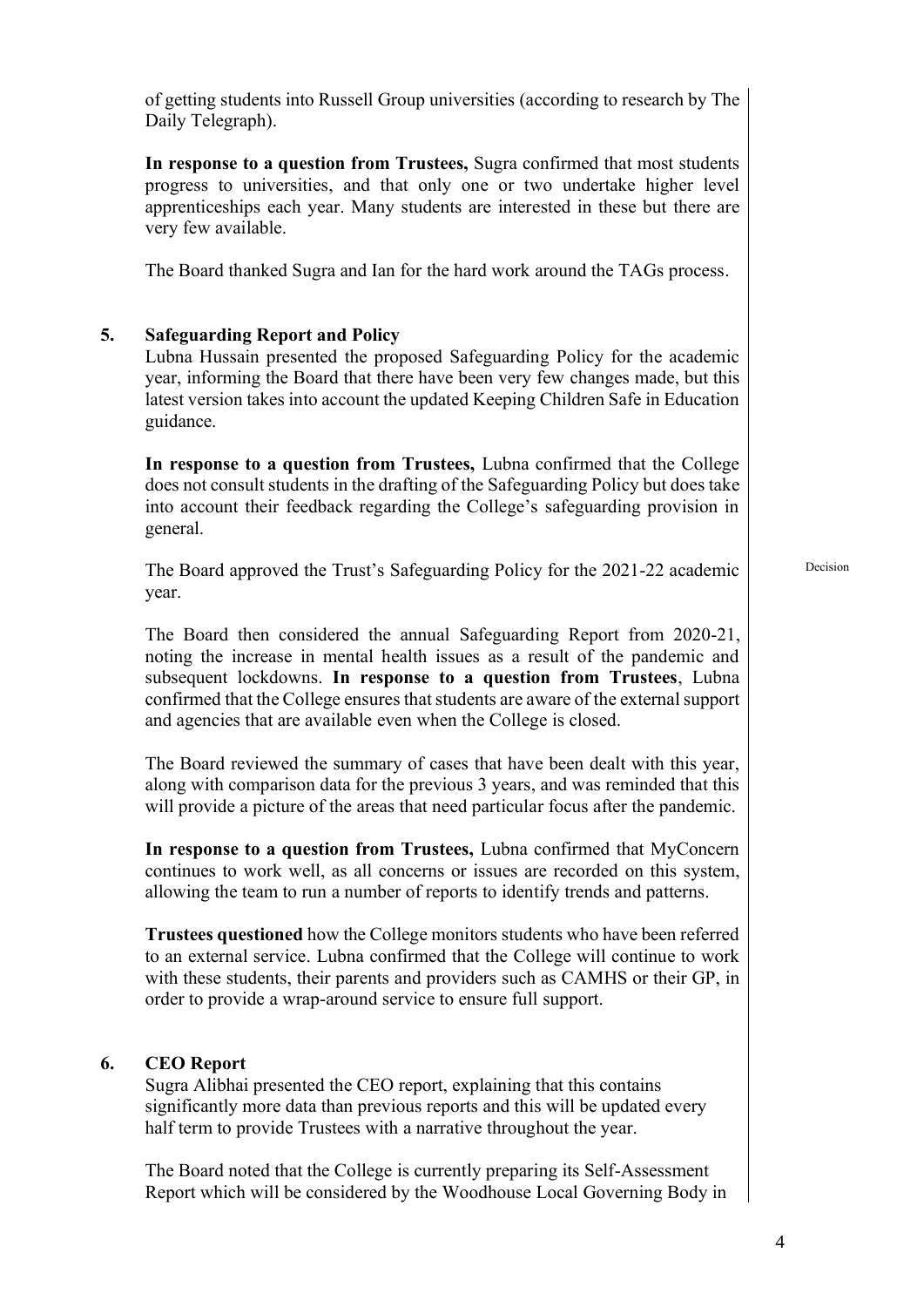November, and it is likely that the judgment will be unchanged from previous years.

The Board noted that the current number of students on roll is 1479 and that the College over-recruited in music and music tech, meaning that BEAT has needed to source additional staffing.

A new attendance policy, approved by the Local Governing Body, has now been implemented. Persistent absenteeism is currently 15% but the Board was reminded that this is in the context of Covid.

The Board received a brief overview of the Trust's financial situation and was reminded that the Finance & Operations Committee will consider the year-end accounts at its next meeting.

Under staffing, the Board noted that the College has struggled to recruit some support roles, such as an interim accountant, and **Trustees questioned** why this was the case. Sugra explained that post-pandemic issues have made it more difficult when offering temporary posts.

Noting that the male/female ratio of students has now skewed even further (male 539 / female 940), **Trustees questioned** whether the College has any plans to address this trend. Sugra confirmed that gender is not taken into account during the admission process, but the high female intake is likely to be because girls achieve higher than boys at GCSE.

### **7. Maths School Update**

The Board considered the Chair's report on the progress of the ICLMS. The Board noted that a written resolution to expand the Collaboration Project Review Board to include two more Imperial representatives was approved in September by the Trust.

# **8. Reports from Committees and Local Governing Body**

### **8.1 Woodhouse Local Governing Body**

The Board noted the minutes of the meeting of  $27<sup>th</sup>$  September 2021 and Marco Macchitella, as Chair of the Woodhouse Local Governing Body, explained that much of the meeting was used to discuss the latest outcomes and destinations data.

The Board noted that the Local Governing Body also received the College Improvement Plan (CIP) and agreed with the holistic approach to improve the College as a whole. The CIP will be reviewed at every meeting of the Local Governing Body and Governors are aware that this is an ambitious plan for the year.

Finally, it was noted that the Local Governing Body would be receiving the College SAR at its next meeting and approving this for submission to Ofsted.